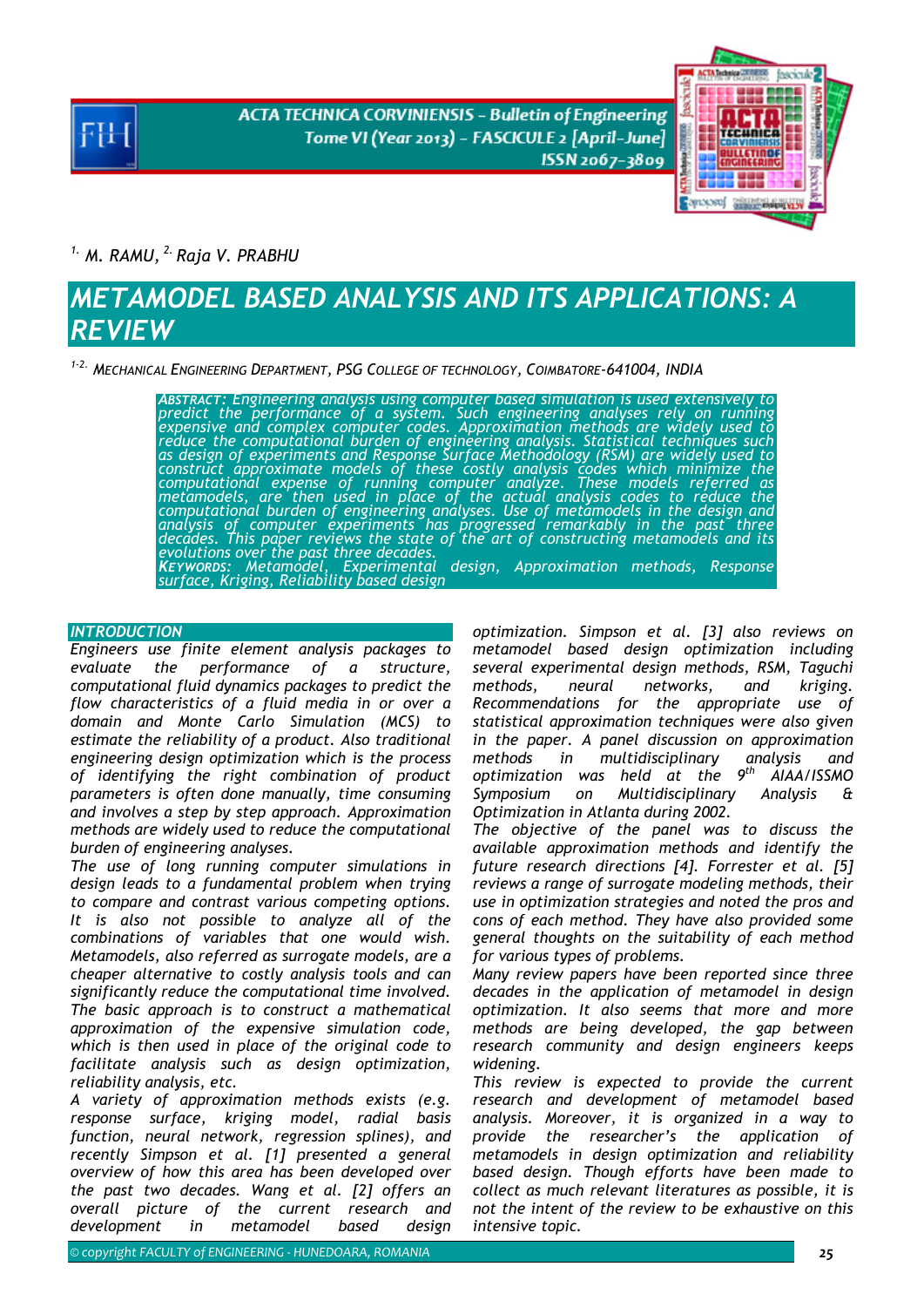## *ROLE OF METAMODELING*

*Detailed research has been carried out in using metamodeling techniques in design optimization. This research includes experimental design methods, metamodel types, model fitting techniques, application of metamodels in design optimization and reliability based design. Through literatures it has become clear that metamodeling provides a decision support role for all design engineers. The supporting functions that metamodels can provide are listed here with reference to the literatures [6]:* 

- *a) Model approximation-models which replace the computationally expensive codes,*
- *b) Design space exploration-understanding the design problem in the whole design space by using metamodels,*
- *c) Optimization e.g., global optimization, multiobjective optimization, multidisciplinary optimization, probabilistic optimization and so on. Metamodels are integrated to the above optimization problems to reduce the computational burden.*
- *d) Reliability based design- Reliability assessment is the prime function for Reliability based design. Metamodels are used to approximate the expensive constraint functions, or the limit state function.*

*Figure 1 illustrates the support afforded by metamodels.* 



*Figure 1. Support provided by metamodels* 

*The evolution of metamodel based analysis is summarized in figure 2, which shows the number of publications related to metamodels over the past three decades. This data was obtained using the 'Scirus scientific research tool' where we searched for occurrences of the word: "metamodels"(during May 2011). Figure 3 illustrates the number of publications reporting the use of metamodels in design optimization and reliability analysis applications. For each application, the search was made with the following words: metamodels AND design optimization or metamodels AND reliability analysis.* 







## **METAMODELING**

*Metamodeling involves (a) Selection of experimental design for generating data, (b) Selection of model to represent the data, and (c) fitting the observed data using the model. There are several options for each of these steps, as shown in figure 2. For example, response surface methodology usually employs central composite designs, polynomials and regression analysis.* 

#### *Experimental designs*

*An experimental design (or Design of experiments) is an organized method to determine the relationship between the different factors affecting the output of a process. As indicated in Figure 4, there are several experimental design methods. Design of Experiments includes the design of all information-gathering exercises where variation is present, usually under the full control of the experimenter. Often the experimenter is interested in the effect of some process or intervention on some objects. Design of experiments is a discipline that has very broad application.* 

| <b>EXPERIMENTAL</b><br>DESIGNS                                       | <b>MODEL TYPES</b>                       | <b>MODEL FITTING</b>                            |            |
|----------------------------------------------------------------------|------------------------------------------|-------------------------------------------------|------------|
| Classical Designs:                                                   | Polynomial                               | Least squares                                   | Response   |
| - Factorial Designs                                                  | x (linear, quadratic)                    | Regression                                      | surface    |
| - Central Composite<br>Desian<br>- Rox-Rebuken<br>- Placke tt-Burman | <b>Splines (tinear,</b><br>(abic)        | Weighted least squares<br>Best linear predictor | methodolog |
| <b>Space filting designs:</b><br>- Orthogonal Array                  | <b>Radial Basic</b><br>Fanction          | Back-propagation                                |            |
| - Latin Hypercube<br>Sampling<br>- Uniform designs                   | Neural network                           |                                                 |            |
| Minimax and Maximin<br>- D-Ontimal                                   | Kernel smoothing<br><b>Decision tree</b> |                                                 |            |

*Figures 4. Types of Metamodelling Techniques Classical design and analysis of physical experiments accounts the random variation by spreading the sample design points in the design space and by taking replicate design points. Commonly used classical designs are factorial or fractional factorial, Central Composite Design(CCD), Box-Behnken design, Plackett-Burman design. Also classical designs spread the sample points around the boundaries and leave a few at the center of the design space. Sacks, et al. [7] stated that as computer experiments involve mostly systematic error rather than random error, a good experimental design tends to fill the design space. They also stated that to classical designs, e.g. CCD can be inefficient or even inappropriate for deterministic computer codes. Jin, et al. [8] also confirms that experimental designs for deterministic*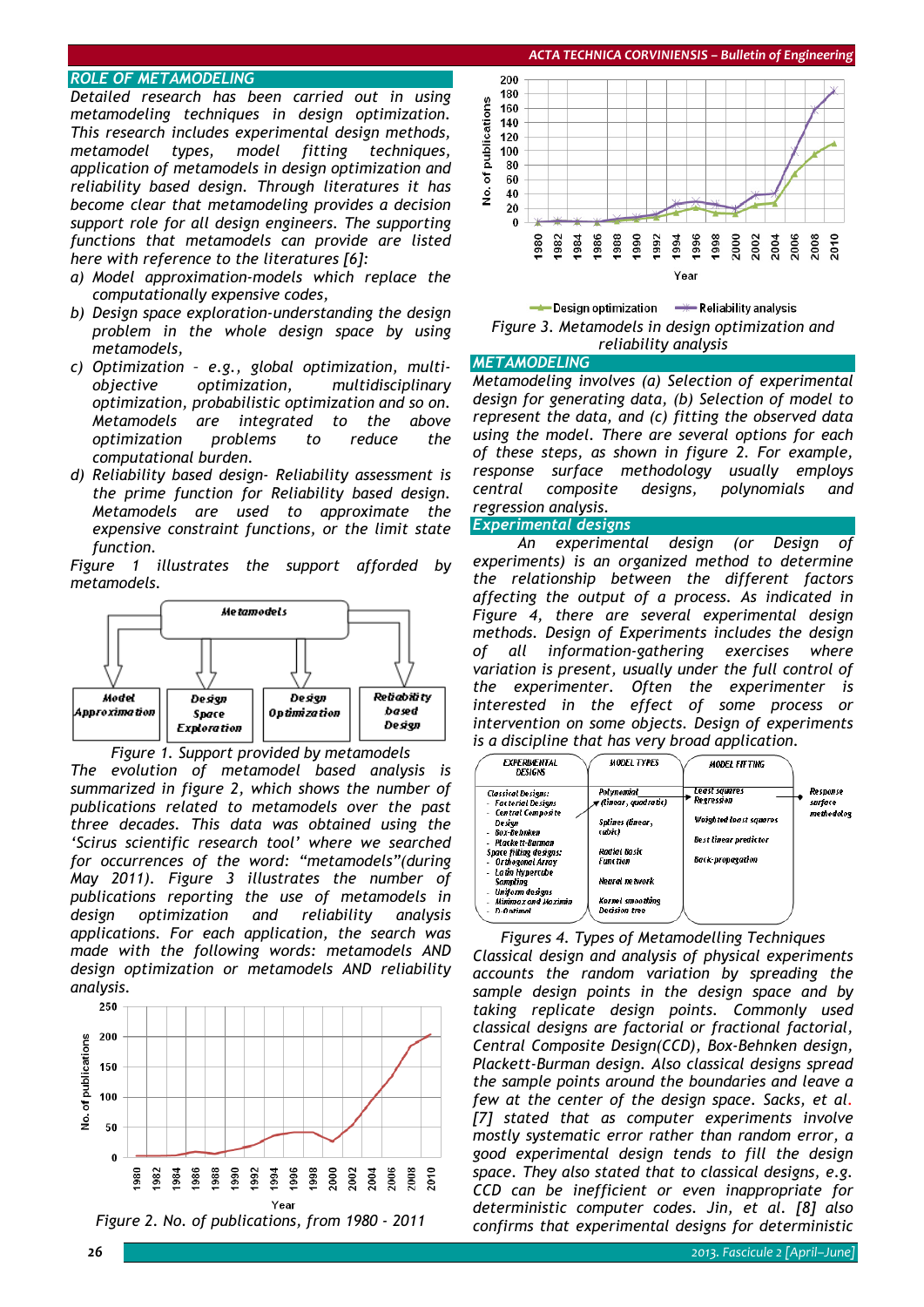*computer analysis should be space filling. Koehler and Owen [8] described several space filling designs like maximum entropy design, mean squared-error designs, minimax and maximin designs, Latin Hybercube designs, orthogonal arrays and scrambled nets. The most common space filling designs available in the literatures are Latin Hypercube [9- 31], orthogonal arrays [18, 32-41], Hammersley sequences[42-50] and uniform designs[51,52]. The code for generating various designs is available at http://lib.stat.cmu.edu/designs. Consequently, many researchers advocate the use of "space filling" designs when sampling deterministic computer analyses to treat all regions of the design space equally. A comparison of these designs is in Ref. [53]. Fasihul et al. [14] investigates the effect of experimental design on the development of neural network simulation metamodel. The experimental design approaches used are CCD, a modified Latin Hybercube design, and designs supplemented with domain knowledge. The neural network developed from modified Latin Hybercube design supplemented with domain knowledge produces the best performance. In another paper, Fei et al. [54] seven sampling techniques were used to evaluate the accuracy of neural network model. Two benchmark problems; an antenna model and an aircraft model was used and the result showed that the uniform design is the best sampling technique for metamodel building. Isabel et al. [55] proposes a sequential design that improves the accuracy of the nonlinear simulation metamodels. The paper also stresses that a careful choice of an experimental design can lead to better metamodels, with the same simulation effort.* 

## *Model types*

*The next step after the selection of experimental design is to perform the necessary computer runs and to choose an approximating model. Many model types are available of which RSM that uses polynomial functions and neural network are the well known approaches. RSM, the most well-established metamodeling technique, is a popular and an easy method for approximation. It is quite suitable and effective in engineering design applications due to its simplicity when the number of design variables is small and the response is not highly nonlinear. RSM are often in form of low order polynomials. Among these common models, the quadratic polynomial response function is the most popular. Fasihul et al. [14] investigates the effect of experimental design on the development of neural network simulation metamodel.* 

*Many literatures have been reported work using neural networks [37,40,54,75,78,84,88,91,94,95,100]. Other types of models includes Radial Basic Functions (RBF), kriging and Multivariate Adaptive Regression Splines (MARS).Radial Basis Function (RBF) is a kind of neural network metamodeling technique that is different from RSM because RBF interpolates data and the approximate response surface goes through all the data points. It is considered that this method is excellent to fit and interpolate the response of a deterministic process of computer simulation codes.* 

*Also, when the number of design variables increases and the response is highly nonlinear, the RSM becomes less attractive because the number of design points increases correspondingly. In this case, RBF would be one of the alternative options of metamodeling techniques. Kriging (design and analysis of computer experiments), an interpolative model is becoming popular in recent years. Kriging was originally developed by the South African mining engineer called Krige and later on the model was developed by Sacks et al. [7,56]. A recent review on kriging metamodeling is available in Jack et al. [57]. Despite the several approximation methods, the comparative studies among these approaches are limited. Giunta, et al. [58] compared the polynomial and interpolating (kriging) models through test problems involving one, five and ten variables. Some researchers like Jin, et al.,[8], Simpson et al. [1, 59] and Forrester et al.[5] have compared the metamodeling methods and their progress in the past two decades.* 

## *Application to Design optimization*

*Wang et al. [60] uses the metamodel generated using RSM and kriging to optimize a cylindrical tube impacting a rigid wall which involves nonlinearity, buckling, and dynamics. In the same paper another problem of topologic optimization of initial blank shape was also performed. Jouhaud et al. [61] applied the metamodel based shape optimization method in case of the multidisciplinary shape optimization of a 2D NACA subsonic airfoil. Sakata et al. [62] solved a problem on layout optimization of a beam structure for eigen value maximization. Stinstra et al. [63] applied the metamodel based optimization method to the design of two parts of the TV tube: furnace profile and shadow mask. Dellino et al. [64] uses the kriging metamodel in multi-objective engineering design optimization of a injection system for compressed natural gas engines. Sakata et al. [31] investigates the applicability of kriging to minimize the thermoelastic deformation by the piezoelectric effect of a composite structure. They use an optimization method to determine the optimum applied electric potential to minimize the thermoelastic deformation. Raza et al. [22] combines the Reynolds-averaged Naveir stokes analysis with kriging method in the shape optimization of a wirewrapped fuel assembly in a liquid metal reactor. The optimization problem in this case is stated as the maximization of the objective function, which is defined as a linear combination of heat transfer and friction related functions with a weighting factor. Two design variables are selected and design points are chosen using Latin Hypercube Sampling. Sakata et al.[65] created a metamodel for layout optimization of beam reinforcement and the response surface for the reinforcement effect of inserted additional elements was estimated. Gano et al. [66] used kriging model for the sizing problem of an internal combustion engine and for a control-augmented structural design problem. In the former case, the geometry for a flat head internal combustion chamber is sought to provide maximum specific power satisfying a number of constraints such as fuel*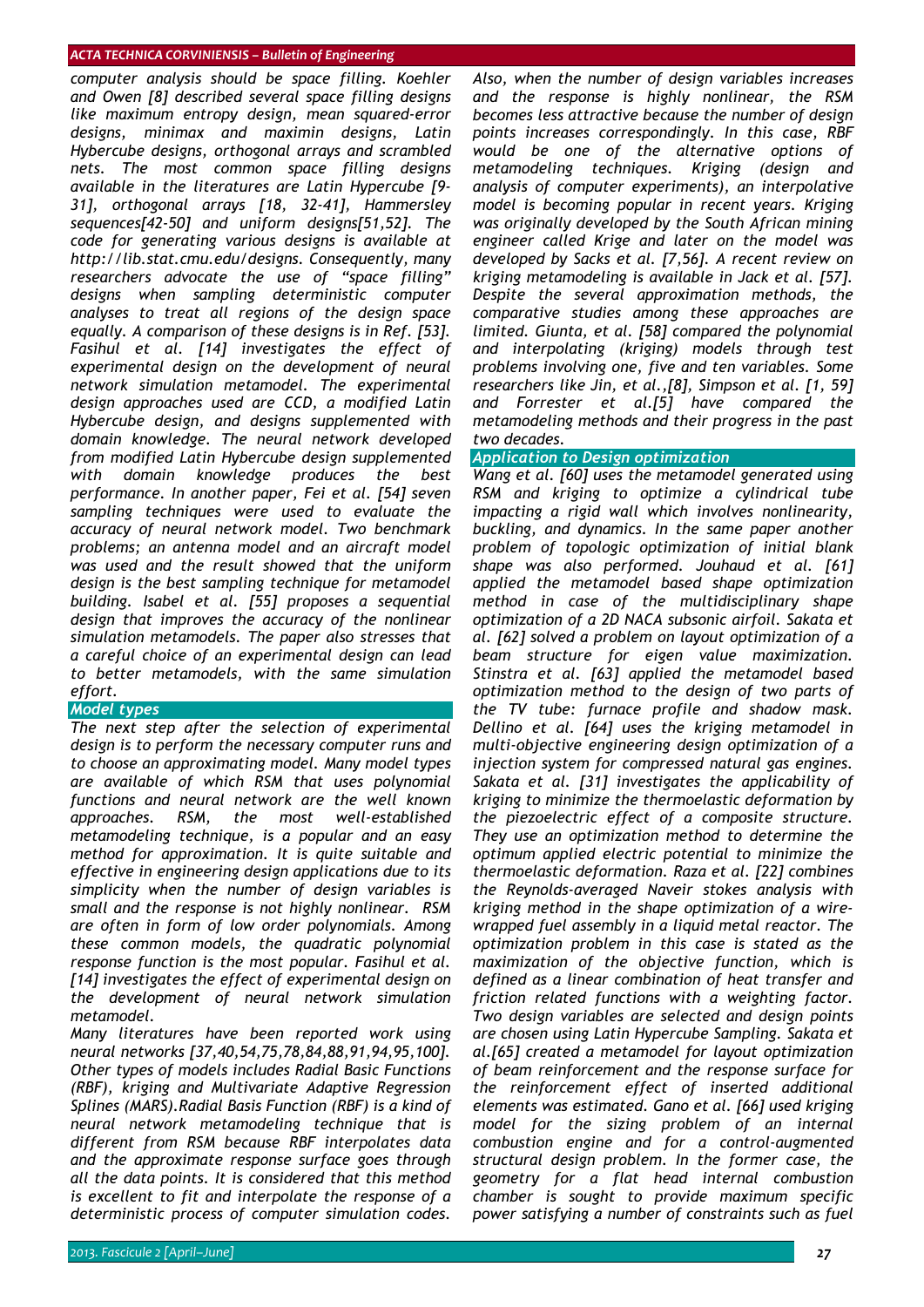*economy, packaging and knock limitations. The objective of the control-augmented structure design problem is to minimize the total weight of the structure. This minimization problem is subjected to certain constraints like, static stresses, lateral and rotational displacements, natural frequencies and dynamic lateral and rotational displacements. Meunier et al. [67] used kriging to model the behavior of shape memory alloy(SMA)s that are nonlinear functions of several variables, thus, permitting design optimization. Trochu et al. [68] uses dual kriging to model the hysteretic material laws of SMA. This model was interfaced with a nonlinear finite element program to analyze the SMA devices. Finally, two industrial examples: a SMA spring-disk developed for electrical contacts and a SMA medical dent was analyzed for design optimization.* 

## *Application to reliability based design*

*Malur et al. [69] presented an iterative procedure to develop a response surface that is locally a good approximation to the actual limit state surface in the region of maximum joint probability density and can be used for structural reliability analysis. He also suggests that the response surface method can be used effectively for reliability analysis of certain structural systems where behavioral models to describe their various limit states cannot be developed in closed form. Das et al. [70] have proposed an improved RSM in which the function has constant, linear, and selected quadratic terms. Improvement in the performance of response surface function was made by including or removing some of the second order terms. In this way an appropriate incomplete second order response surface was obtained. Similar work has been carried by the same authors [71] and has used a stiffened plate under combined load for the reliability study. Tandjiria et al. [72] have applied RSM for the reliability analysis of laterally loaded piles. The reliability results calculated using MCS and RSM agreed well with only slight differences in the failure probability due to the assumptions made. Pendola et al. [73] presented a probabilistic methodology for nonlinear fracture analysis of general cracked structures. Two methods are studied for the coupling of finite element analysis with reliability software. An example of a cracked pipe was presented to illustrate the proposed methodology. The results also showed that the methodology was able to give accurate probabilistic characterization of the J-integral in elastic–plastic fracture mechanics without obvious time consumption. Guan et al. [74] highlights the possible effects on the response surface model due to the variation in the experimental design points. Hurtado et al. [75] summarized the applicability of different kinds of neural networks for the probabilistic analysis of structures. The comparison was made between multi-layer preceptors and radial basis functions classifiers and over four examples. The paper also indicates some recommended ways of employing neural networks. Soares et al. [76] described a formulation to compute the reliability of reinforced concrete structures, in which physical and* 

*geometrical non-linearities are taken into account. The non-linear model adopted allows the representation of the mechanical behavior of concrete structures at the failure stage, which is governed by possible large displacement effects, softening behavior of concrete and tension stiffening effects. The failure surface is obtained by fitting the internal force ultimate state of the structure using a quadratic polynomial. Assessing the reliability of a complex structure requires a deal between reliability algorithms and numerical methods used to model the mechanical behavior. The RSM represents convenient way to achieve this purpose. The interest of such a method is that the user is allowed to choose and check the computed mechanical experiments. Nevertheless, this choice in an optimal way turns out to be not always an easy task. Gayton et al. [77] proposed a response surface method named CQ2RS (Complete Quadratic Response Surface with Re-Sampling) allowing to take into account the knowledge of the engineer on one hand and to reduce the cost of the reliability analysis using a statistical formulation of the RSM problem on the other hand. Some academic and industrial examples were presented to illustrate the efficiency of the method. The MCS, the First-Order Reliability Method (FORM) and the Second-Order Reliability Method (SORM) are the three common reliability analysis methods used for structural safety evaluation. The MCS requires calculations of several performance functions while FORM and SORM demands partial derivatives of the performance function with respect to the design variables. Such calculations are time consuming. In order to address these issues, Deng et al. [84] presented three Artificial Neural Network(ANN) based reliability analysis methods, i.e. ANN-based MCS, ANN-based First Order Reliability Method and ANN-based Second Order Reliability Method. Examples were given in this work to illustrate the procedure of this method. Gomes et al. [78] in their work presented the RSM and ANN techniques and compared these techniques using FORM, Direct MCS and MCS with adaptive importance sampling technique. Problems with simple limit state functions and closed form solutions of the failure probability are solved in order to highlight the advantages and disadvantages using these techniques. It is observed that in problems where the computational cost of structural evaluations is high, these two techniques may turn feasible the evaluation of the structural reliability through simulation techniques. The problem of response surface modeling of limit surface within two hyper spheres of prescribed radii is considered in Gupta et al. [79]. The relevance of this problem in structural reliability analysis involving performance functions with multiple design points that make significant contributions to failure probability is discussed. The paper also proposes global measures of sensitivity of failure probability with respect to the basic random variables. The performance of the proposed improvements is examined by comparing the simulation based results with results from the proposed procedure with reference to two specific structural reliability*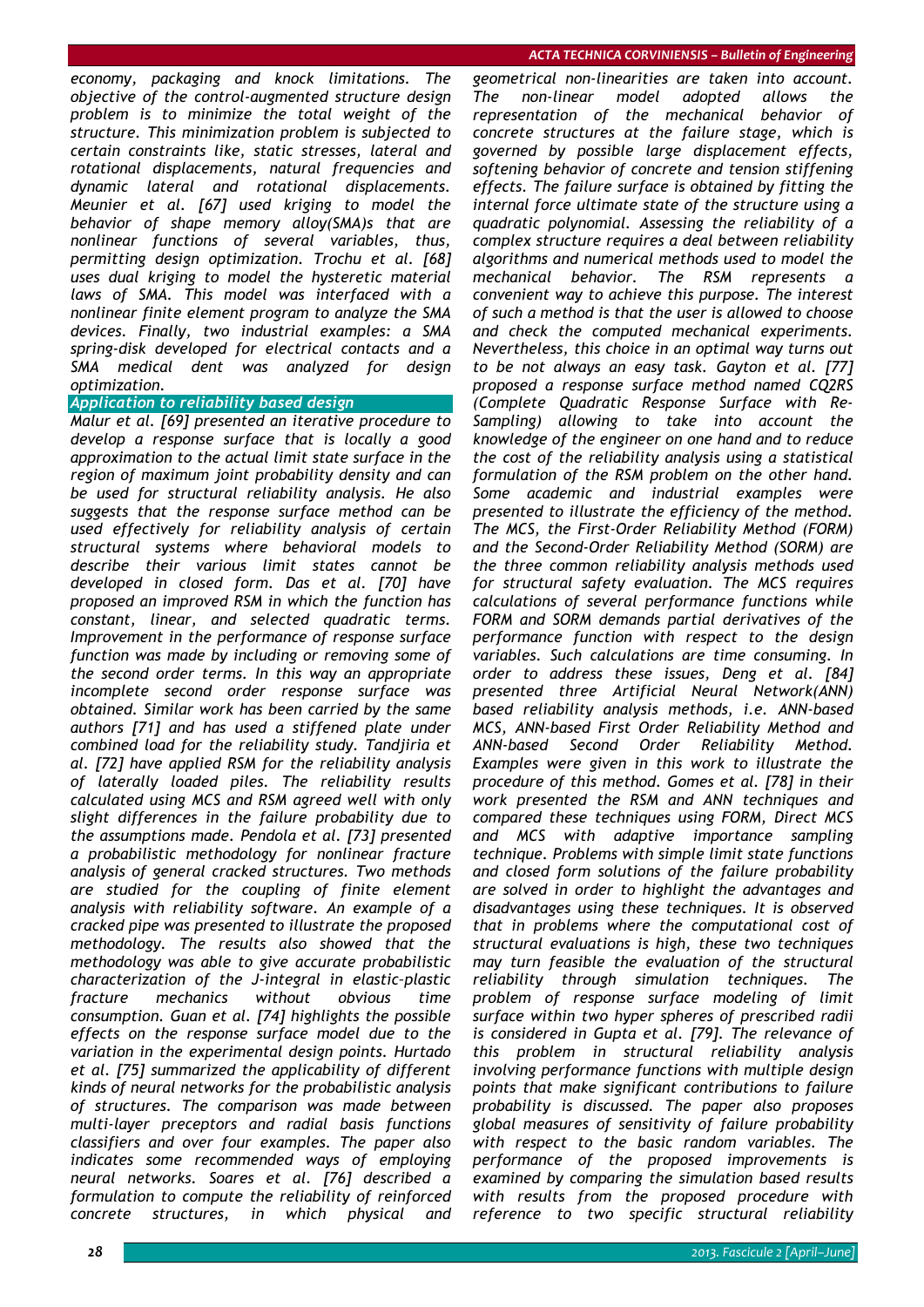*analysis problems. A probabilistic design system for reliability based design optimization problems called ADAPRES\_NET was presented by Kaymaz et al. [80]. ADAPRES\_NET includes two main features, one of which is the use of an adaptive response surface method by which the response functions, the other distributed computing environment by which the computational applications are distributed on a network. The proposed system was presented with a connecting rod example and evaluation of the probabilistic constraints was also compared with that of the classical reliability methods, and the results indicated the benefits of using this technique. Qu et al. [81] proposed a probabilistic sufficiency factor approach that combines safety factor and probability of failure. The approach provides a measure of safety that can be used more readily than the probability of failure to estimate the safety level. The paper presents the use of probabilistic sufficiency factor with a design response surface approximation, which fits it as a function of design variables. It is also shown that the design response surface approximation for the probabilistic sufficiency factor is more accurate than that for the probability of failure or for the safety index. Rais-Rohani et al. [82] discussed the development and application of global and local response surface techniques for the solution of reliability based optimization problems. A thin walled composite circular cylinder under axial buckling instability was used as a demonstrative example. The two techniques adopted are found to produce similar results in terms of accuracy, with the sequential local RS technique having a considerably better computational efficiency. Youn et al. [83] integrated the hybrid mean method with response surface method for reliability based design optimization of vehicle side impact problem. The design objective is to enhance side impact crash performance while minimizing the vehicle weight. Kaymax [85] investigates the use of the kriging method for structural reliability problems by comparing it with the most common RSM. The effects of the kriging parameters are also examined on the basis of the reliability index computation and fitting behavior. Some advantages and disadvantages of the kriging model are reported based on the results obtained from the application of the kriging method to the examples from literature. In continuation of his earlier work Kaymaz et al. [85, 86] uses a weighted regression method in place of normal regression in his proposed ADAPRES system. Examples are given in this paper to demonstrate the benefit of the proposed method for both numerical and implicit performance functions. Leira et al. [87] has investigated the application of response surface for reliability analysis of marine structures subjected to multiple environmental loads. The structural fatigue damage and long term response are expressed in terms of these environmental parameters based on application of polynomial response surfaces. Schueremans et al. [88] propose a technique to increase the efficiency of simulation based reliability algorithms. The low order polynomial response surfaces are extended using neural networks and* 

*2013. Fascicule 2 [April–June] 29*

*splines. The reliability framework was presented, compared with traditional RSM and commented extensively. The overall behavior of the technique was addressed referring to several benchmark examples. Wong et al. [89] presented a case study to investigate the cause for the divergence of the solution of the reliability analysis. An adaptive design approach was proposed to overcome this problem and several suggestions are made to improve the robustness of the RSM. Three numerical examples have been chosen to demonstrate the proposed method, which was verified by MCS. Deng [90] proposed three RBF network methods to compute the implicit performance function and then to combine them with conventional MCS, FORM and SORM and propose three RBF reliability analysis methods: RBF based MCS, RBF based FORM and RBF based SORM. The presented methodology is convenient for problems with highly non-linear performance functions or with large number of random variables. The author in his first paper, Deng et al. [84], used NN instead of RBF. Similar work has been carried out by Elhewy et al. [91] and paper shows that the ANN-based RSM is more efficient and accurate than the conventional RSM. In Babu et al. [92] the concept of RSM was used to generate the approximate polynomial functions for ultimate bearing capacity and settlement of a shallow foundation resting on a cohesive frictional soil for a range of expected variation of input soil parameters. Considering the variations in the input soil parameters, reliability analysis is performed using these response surface models to obtain an acceptable value of the allowable bearing pressure. Bucher et al. [93] presented an overview of approximation techniques like RSM, moving least square regression, RBF and NN and demonstrates their potential in structural reliability analysis. Cheng et al. [94] developed a new class of ANN based Genetic Algorithm (GA) for reliability analysis of structures. The method involves the selection of training datasets by uniform design method, approximation of the limit state function by ANN and estimation of failure probability using the GA. Three example problems illustrated the benefits of integrating uniform design method, ANN and GA and indicated that the proposed method provide accurate and computational efficient estimates of probability of failure. Similar work has been carried out by Cheng et al. [95] in which FORM is used for estimating failure probability. Hao et al. [96] has studied the reliability based optimization of composite structures by combining RSM and finite element method. Jansson et al. [97] evaluated the use of linear and quadratic approximating response surfaces as metamodels in the reliability assessment of a sheet metal forming process using the MCS technique. The studies showed that linear metamodels can be used to identify the important variables and to give an estimate of the probabilistic response. And quadratic surfaces are required for more accurate analysis. Lee et al. [98] proposed constraint boundary sampling to build metamodel that can predict optimum point accurately while*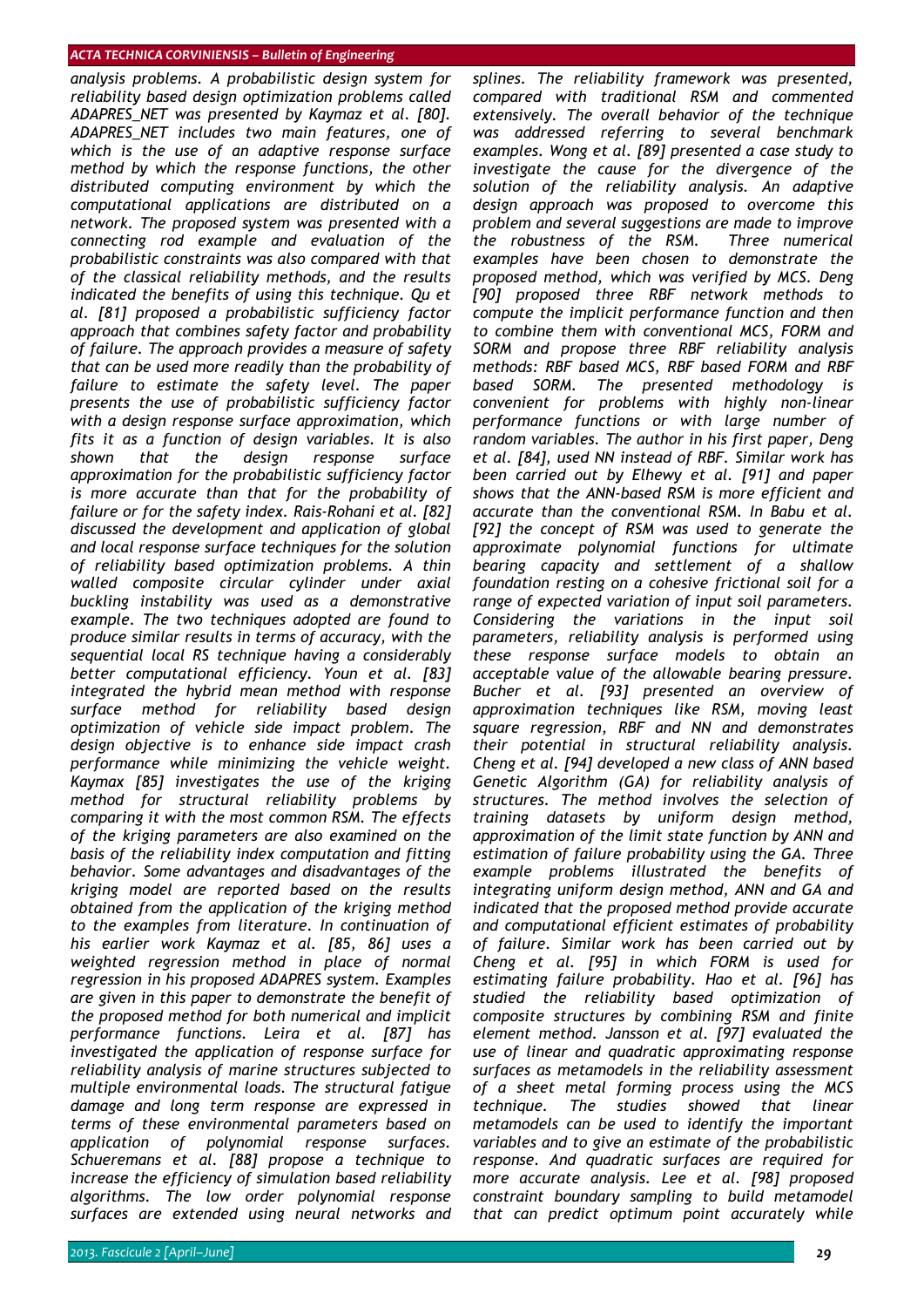*satisfy constraints. This technique is applied to the design of double-deck car body and was compared with conventional space-filling sampling. Fong et al. [99] developed a response surface as a surrogate for the thermal-hydraulic code for the selection of an ultimate heat sink for a passive secondary auxiliary cooling system. The reliability of the chosen design during the bounding transient, a station blackout was calculated. The uncertainty introduced by the use of the response surface itself was explored. Moller et al. [100] addressed an approach to performance based design in the context of earthquake engineering. The objective is the optimization of the total structural cost, under constraints related to minimum target reliabilities specified for the different limit states or performance requirements. The approach uses a neural network representation of the responses. Moller et al. [101] presented a comparison between three methods for the implementation of response surfaces: a global approximation of the deterministic database, local interpolation of that database, or using artificial neural networks. The comparison uses, an example, a 5 storey reinforced concrete building. The results showed good agreement between the methods and the paper discussed their corresponding advantages and limitations.* 

*RECOMMENDATIONS, GUIDELINES AND CHALLENGES* 

*In this paper, we have discussed the concept of metamodeling and survey the advancements in the metamodel based analysis within design optimization and reliability based design application in the past thirty years. Most metamodeling applications are based on low order polynomials using CCD and least square regression (RSM technique). The main limitation of the RSM is the use of single low order polynomial to represent the function. Many systems cannot be described well using a single low order polynomial. In order to accurately define the real system, use of more piecewise low order polynomials or Splines can be made. These piecewise continuous polynomials allow more complex system behavior to be redefined in small areas. Neural Networks (NN) is also another perspective to the above criteria. The weighting function which is the basis of the network, are very flexible and can adapt to any kind system behavior. Therefore, NN has no limits on shape, dimension and type of function. Kriging, an interpolation method capable of handling deterministic data which is extremely flexible due to the wide range of correlation functions may be chosen. However, the method is more complex than RSM. The opinion on the appropriate experimental design for computer analyses vary; the only consensus reached thus far is that design for non-random, deterministic computer experiments should be space filling designs [3].* 

*Though intensive research on metamodeling has been carried out some research challenges remain to be overcome. It was recognized that when the number of design variables is large, the total computation expense for metamodel based analysis makes the approaches less attractive or even infeasible. For eg, if CCD and a second order polynomial function are* 

*used for metamodeling, the minimum number of sample points required is*  $2^n + 2n + 1$ , where *n* is the *number of design variables. There seems to be a lack of research on large-scale problems. New metamodeling techniques for large-scale problems, or simple yet robust strategies to decompose a large scale problem, are needed. In summary, the following conclusions can be made:* 

 *Space filling designs are the best experimental design than classical designs* 

 *If the problem involves more number of design variables, neural networks and radial basis functions may be the best choice despite computationally expensive to create* 

 *If the problem to be modeled is highly nonlinear and with the number of design variables less than 50, then kriging may be the best* 

 *Application with few variables and the behavior is smooth with less nonlinearity, and then response surface methodology may be used.* 

## *REFERENCES*

- *[1.] Simpson.T.W, Toropov.V, Balabanov. V, Viana FAC, Design and analysis of computer experiments in multidisciplinary design optimization: a review of how we have come or not.In:12th AIAA/ISSMO multi disciplinary analysis and optimization conference, Victoria, British Colombia, 10–12 September, 2008.*
- *[2.] Wang, G. G. and Shan, S., "Review of Metamodeling Techniques in Support of Engineering Design Optimization," ASME Journal of Mechanical Design, Vol. 129, No. 4, 2007, pp. 370-380.*
- *[3.] Simpson, T.W.; Peplinski, J.; Koch, P.N.; Allen, J.K., 2001, Metamodels for computer-based engineering design: Survey and recommendations. Engineering with Computers 17(2), 129–150*
- *[4.] Simpson, T. W., Booker, A. J., Ghosh, D., Giunta, A. A., Koch, P. N. and Yang, R. J., 2004, "Approximation Methods in Multidisciplinary Analysis and Optimization: A Panel Discussion," Structural and Multidisciplinary Optimization, 27, 302-313.*
- *[5.] Forrester. A.I.J., Keane. A.J., 2009, "Recent advances in surrogate-based optimization", Progress in Aerospace Sciences, Vol. 45, 50–79.*
- *[6.] Ullman, D. G., 2002, "Toward the Ideal Mechanical Engineering Design Support System," Research in Engineering Design, 13, 55-64.*
- *[7.] Sacks, J., Welch, W. J., Mitchell, T. J. and Wynn, H. P., 1989, "Design and Analysis of Computer Experiments," Statistical Science, 4(4), 409-435.*
- *[8.] Jin, R., Chen, W. and Simpson, T. W., 2001, "Comparative Studies of Metamodeling Techniques Under Multiple Modeling Criteria," Structural and Multidisciplinary Optimization, 23(1), 1-13.*
- *[9.] Tang, 1994, "A Theorem for Selecting OA-Based Latin Hypercubes Using a Distance Criterion," Communications in Statistics, Theory and Methods, Vol. 23, No. 7, pp. 2047-2058.*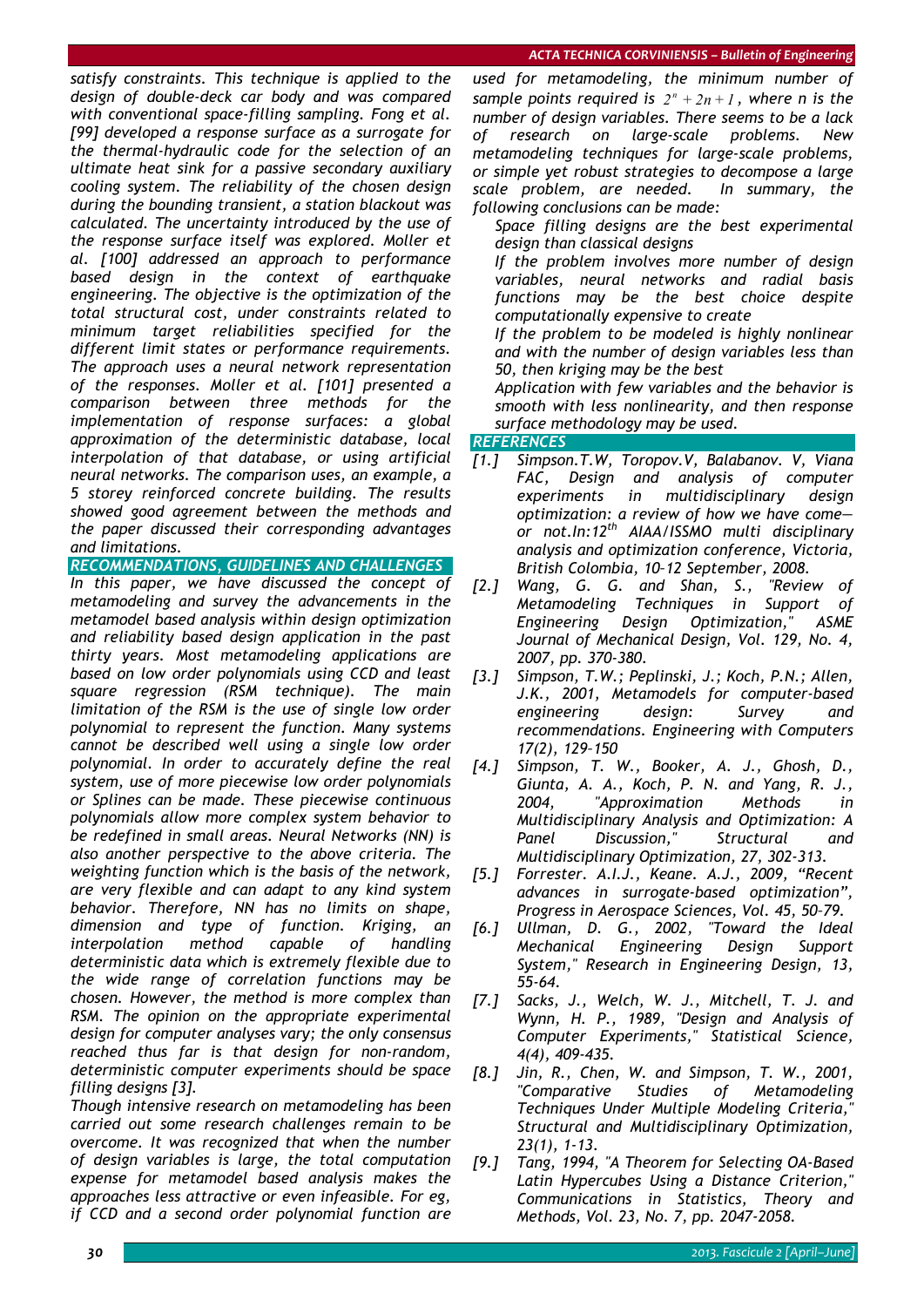- *[10.] Park, J.-S., 1994, "Optimal Latin-Hypercube Designs for Computer Experiments," Journal of Statistical Planning and Inference, Vol. 39, No. 1, pp. 95-111.*
- *[11.] ZHAO Min, CUI Wei-cheng, 2007, "Application of the optimal Latin Hypercube design and radial basis function network to collaborative optimization", Journal of Marine Science and Application, Vol.6, No.3, pp. 24-32.*
- *[12.] Stein, M. Stein, 1987, Large sample properties of simulations using Latin Hypercube sampling, Technometrics, Vol. 29, No. 2, pp. 143–151.*
- *[13.] M. Vořechovský and D. Novák, " Efficient random fields simulation for stochastic FEM analyses", Computional fluid and solid mechanics, 2007, pp 2383-2386.*
- *[14.] Fasihul M. Alam, Ken R. McNaught and Trevor J. Ringrose, 2004, A comparison of experimental designs in the development of a neural network simulation metamodel, Simulation Modelling Practice and Theory, Volume 12, Issues 7-8, pp. 559-578.*
- *[15.] Jack P.C. Kleijnen, 2005, An overview of the design and analysis of simulation experiments for sensitivity analysis, European Journal of Operational Research, Vol.164 pp. 287–300.*
- *[16.] Benjamin Wilson, David Cappelleri, Timothy W. Simpson, and Mary Frecker, 2001, "Efficient Pareto Frontier Exploration using Surrogate Approximations", Optimization and Engineering, Vol.2, pp.31–50.*
- *[17.] F. Jurecka, M. Ganser and K.-U. Bletzinger, 2006, Update scheme for sequential spatial correlation approximations in robust design optimization, Computers and Structures Vol. 85, pp. 606–614*
- *[18.] H. Fang, M. Rais-Rohani, Z. Liu and M.F. Horstemeyer, 2005, A comparative study of metamodeling methods for multiobjective crashworthiness optimization, Computers & Structures Vol. 83, No. 25-26, pp. 2121-2136.*
- *[19.] Feng Pan, Ping Zhu and Yu Zhang, 2010, Metamodel-based lightweight design of B-pillar with TWB structure via support vector regression, Computers and Structures, Vol.88, pp.36–44*
- *[20.] Z. Qian, C. Seepersad, R. Joseph, J. Allen and C. F. J. Wu, 2006, Building surrogate models with detailed and approximate simulations, ASME Journal of Mechanical Design, 128, 668- 677*
- *[21.] M.-L. Bouazizi, S.Ghanmi, N.Bouhaddi, 2009, Multi-objective optimization in dynamics of the structures with nonlinear behavior: Contributions of the metamodels, Finite Elements in Analysis and Design, Vol.45, pp. 612-623.*
- *[22.] Wasim Raza, Kwang-Yong Kim, Shape optimization of wire-wrapped fuel assembly using Kriging metamodeling technique, Nuclear Engineering and Design, vol.238 (2008) 1332– 1341*
- *[23.] R. Rikards, H. Abramovich, K. Kalnins, J. Auzins, 2006, Surrogate modeling in design*

*optimization of stiffened composite shells, Composite Structures, Vol.73, pp.244-251.* 

- *[24.] N. Jansson, W.D. Wakeman, J.-A.E. Manson, 2007,Optimization of hybrid thermoplastic composite structures using surrogate models and genetic algorithms, Composite Structures, Vol.80, pp.21–31.*
- *[25.] Jay D. Martin, Timothy W. Simpson, 2002, Use of adaptive metamodeling for design optimization, 9th AIAA/ISSMO Symposium on Multidisciplinary Analysis and Optimization, Georgia, AIAA 2002-5631.*
- *[26.] Patrick N. Koch, Brett Wujek, Oleg Golovidov, Timothy W. Simpson, 2002, Facilitating probabilistic multidisciplinary design optimization using kriging approximation models, 9th AIAA/ISSMO Symposium on Multidisciplinary Analysis and Optimization, Georgia, AIAA 2002- 5415.*
- *[27.] Kwang-Yong Kim, Dong-Yoon Shin, Optimization of a staggered dimpled surface in a cooling channel using Kriging model, 2008, International Journal of Thermal Sciences, Vol. 47, pp.1464–1472.*
- *[28.] Jay D. Martin, Timothy W. Simpson, 2004, On the use of kriging models to approximate deterministic computer models, International Design Engineering Technical Conferences and Computers and Information in Engineering Conference, Utah USA, DETC2004/DAC-57300.*
- *[29.] Jay D. Martin, Timothy W. Simpson, 2005, Use of kriging models to approximate deterministic computer models, AIAA JOURNAL, Vol. 43, No. 4, pp.853-863.*
- *[30.] William E. Biles, Jack P. C. Kleijnen, Wim C. M. van Beers, Inneke van Nieuwenhuyse, 2007, Kriging metamodeling in constrained simulation optimization: an explorative study, Proceedings of the 2007 Winter Simulation Conference, pp.355-362.*
- *[31.] S. Sakata, F. Ashida, M. Zako, 2007, On applying Kriging-based approximate optimization to inaccurate data, Computational Methods in Applied Mechanical Engineering, Vol.196, pp.2055–2069.*
- *[32.] N. Logothetis and A. Haigh, Characterizing and optimizing multi-response processes by the Taguchi method. Quality and Reliability Engineering International 4 (1988), pp. 159– 169.*
- *[33.] Genichi Taguchi, Subir Chowdhury, Shin Taguchi, Robust Engineering, 1999, McGraw Hill.*
- *[34.] Sung H. Park, Robust design and analysis for quality engineering, 1996, Chapman & Hall.*
- *[35.] Bhadra, S., and Ganguli, R., "Aeroelastic Optimization of a Helicopter Rotor Using Orthogonal Array Based Metamodels" AIAA Journal, Vol. 44, No. 9, 2006, pp. 1941-1951.*
- *[36.] Hedayat, A. S., Sloane, N. J. A. and Stufken, J., 1999, Orthogonal Arrays: Theory and Applications, Springer, New York.*
- *[37.] Mateen-ud-Din Qazi, and He Linshu, 2006, Nearly-orthogonal sampling and neural network*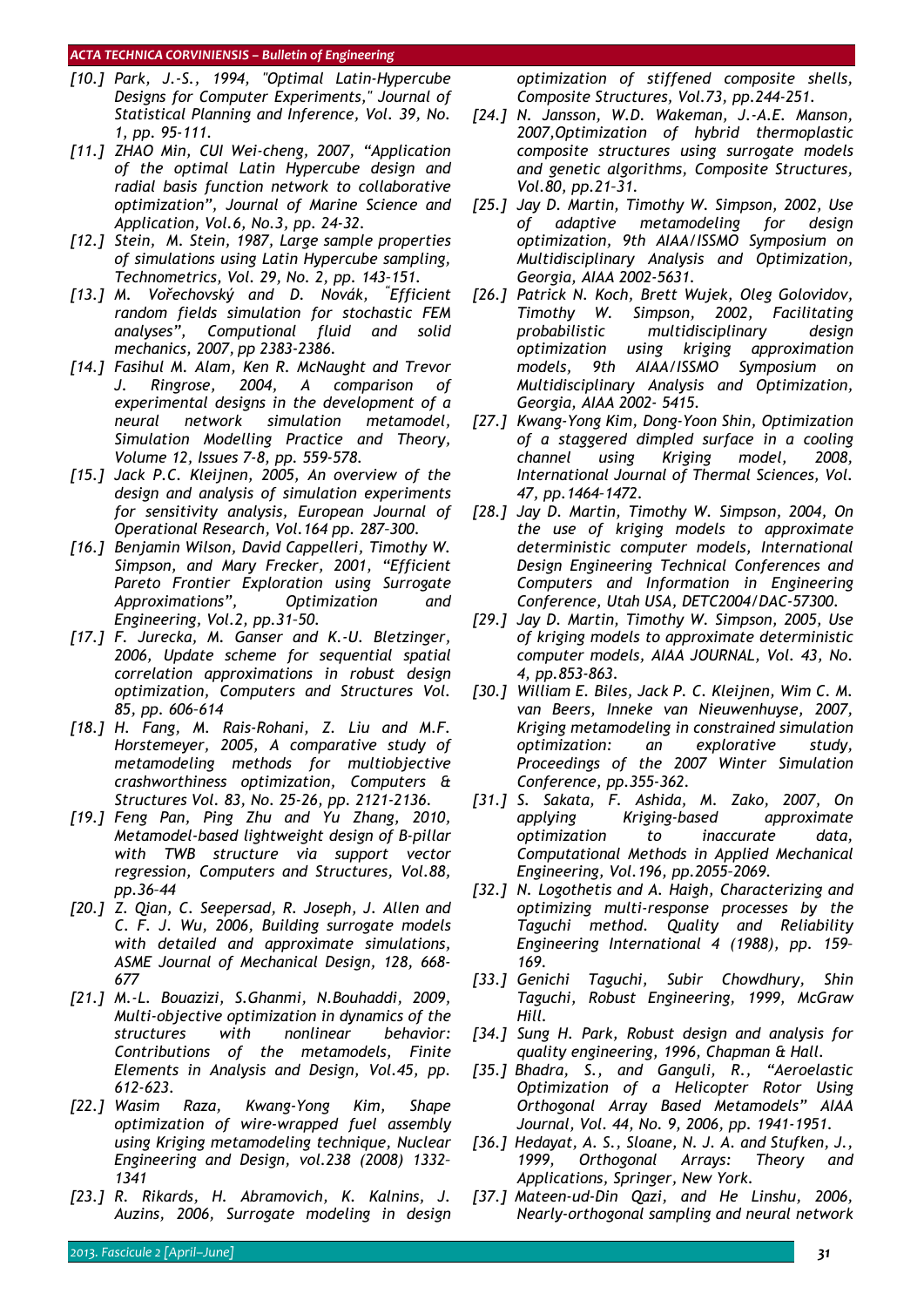*metamodel driven conceptual design of multistage space launch vehicle, Computer-Aided Design, Vol.38, No.6, pp.595-607.* 

- *[38.] Nestor V. Queipo, Raphael T. Haftka, Wei Shyy, Tushar Goel, Rajkumar Vaidyanathan, and P. Kevin Tucker, Surrogate-based analysis and optimization, 2005, Progress in Aerospace Sciences, Vol.41, No.1, pp 1-28.*
- *[39.] Tushar Goel, Rajkumar Vaidyanathan, Raphael T. Haftka, Wei Shyy, Nestor V. Queipo, and Kevin Tucker, Response surface approximation of Pareto optimal front in multi-objective optimization, Computer Methods in Applied Mechanics and Engineering Vol.196, Issues 4-6, 1, pp. 879-893.*
- *[40.] Taho Yanga, Huan-Chang Lin and Meng-Lun Chen, 2006, Metamodeling approach in solving the machine parameters optimization problem using neural network and genetic algorithms: A case study, Robotics and Computer-Integrated Manufacturing, Vol.22, pp.322–331.*
- *[41.] Hong-Seok Park and Xuan-Phuong Dang, 2010, Structural optimization based on CAD\_CAE integration and metamodeling techniques, Computer-Aided Design, Vol. 42, pp. 889-902..*
- *[42.] Renyou Wang, Urmila Diwekar, and Catherine E. Gre´ goire Padro, 2004, "Efficient Sampling Techniques for Uncertainties in Risk Analysis", Environmental Progress, Vol.23, No.2, pp141- 157.*
- *[43.] Ricardo A. Mitchell, 1990, "Error estimates arising from certain pseudorandom sequences in a quasi-random search method", Mathematics of computation, Vol.55, No. 191, pp 289-297.*
- *[44.] G. Lee, J. MOU and Y. Shen,1997, Sampling strategy design for dimensional measurement of geometric features using coordinate measuring machine, International Journal of Machine Tools and Manufacture, Vol.37, No. 7, pp.917-934.*
- *[45.] R. Raghunandan, P. Venkateswara Rao, 2008, Selection of sampling points for accurate evaluation of flatness error using coordinate measuring machine, journal of materials processing technology, Vol.202, pp.240-245.*
- *[46.] Weon-Seok Kim, Shivakumar Raman, 2000, On the selection of flatness measurement points in coordinate measuring machine inspection, International Journal of Machine Tools & Manufacture, Vol.40, pp.427–443.*
- *[47.] Jose M. Ponce-Ortega, Vicente Rico-Ramirez, Salvador Hernandez-Castro, Urmila M. Diwekar, 2004, Improving convergence of the stochastic decomposition algorithm by using an efficient sampling technique, Computers and Chemical Engineering, Vol.28, pp.767–773.*
- *[48.] Hongzhe Dai, Wei Wang, 2009, Application of low-discrepancy sampling method in structural reliability analysis, Structural Safety, Vol. 31, pp.55–64.*
- *[49.] Y. Shastri, U. Diwekar, 2006, An efficient algorithm for large scale stochastic nonlinear*

*programming problems, Computers and Chemical Engineering, Vol.30, pp.864–877.* 

- *[50.] Yingying Chen, Karlene A. Hoo, 2010, Uncertainty propagation for effective reducedorder model generation, Computers and Chemical Engineering, In-press.*
- *[51.] Fang, K. T., 1980, "Experimental Design By Uniform Distribution," Acta Mathematice Applicatae Sinica, Vol. 3. pp. 363-372.*
- *[52.] Fang, K.-T., Lin, D. K. J., Winker, P. and Zhang, Y., 2000, "Uniform Design: Theory and Application," Technometrics, Vol. 42, pp. 237- 248.*
- *[53.] Simpson, T. W., Lin, D. K. J. and Chen, W., 2001, "Sampling Strategies for Computer Experiments: Design and Analysis," International Journal of Reliability and Application, 2(3), 209-240.*
- *[54.] Fei Qingguo and Zhang Lingmi, 2004, Application of experimental design techniques to structural simulation meta-model building using neural network, Earthquake Engineering and Engineering Vibration, Vol.3, No.2, pp.293- 298.*
- *[55.] M. Isabel Reis dos Santos, Pedro M. Reis dos Santos, 2008, Sequential experimental designs for nonlinear regression metamodels in simulation, Simulation Modelling Practice and Theory, Vol.16, pp.1365–1378.*
- *[56.] Sacks, J., Schiller, S. B and Welch, W. J., 1989, "Designs for Computer Experiments," Technometrics, 31(1), 41-47.*
- *[57.] Jack P.C. Kleijnen, 2009, Kriging metamodeling in simulation: A review, European Journal of Operational Research, Vol.192, pp.707–716.*
- *[58.] Giunta, A. A. and Watson, L. T., 1998, "A Comparison of Approximation Modeling Techniques: Polynomial Versus Interpolating Models," in: Proceedings of the 7th AIAA/USAF/NASA/ISSMO Symposium on Multidisciplinary Analysis & Optimization, Vol. 1, American Institute of Aeronautics and Astronautics, Inc., St. Louis, MO, September 2- 4, AIAA-98-4758.*
- *[59.] Simpson, T.W. and Mauery, T.M, Korte, J.J. and Mistree F., 1998, "Comparison of Response Surface and Kriging Models for Multidisciplinary Design Optimization," in: Proceedings of the 7th AIAA/USAF/NASA/ISSMO Symposium on Multidisciplinary Analysis & Optimization, Vol. 1, American Institute of Aeronautics and Astronautics, Inc., St. Louis, MO, September 2-4, AIAA-98-4755.*
- *[60.] Wang Hu, Li Enying, G.Y. Li, Z.H. Zhong, 2008, Development of metamodeling based optimization system for high nonlinear engineering problems, Advances in Engineering Software, Vol. 39, pp.629-645.*
- *[61.] J.C. Jouhaud, P. Sagaut, M. Montagnac, J. Laurenceau, 2007, A surrogate-model based multidisciplinary shape optimization method with application to a 2D subsonic airfoil, Computers & Fluids, Vol. 36, pp.520-529.*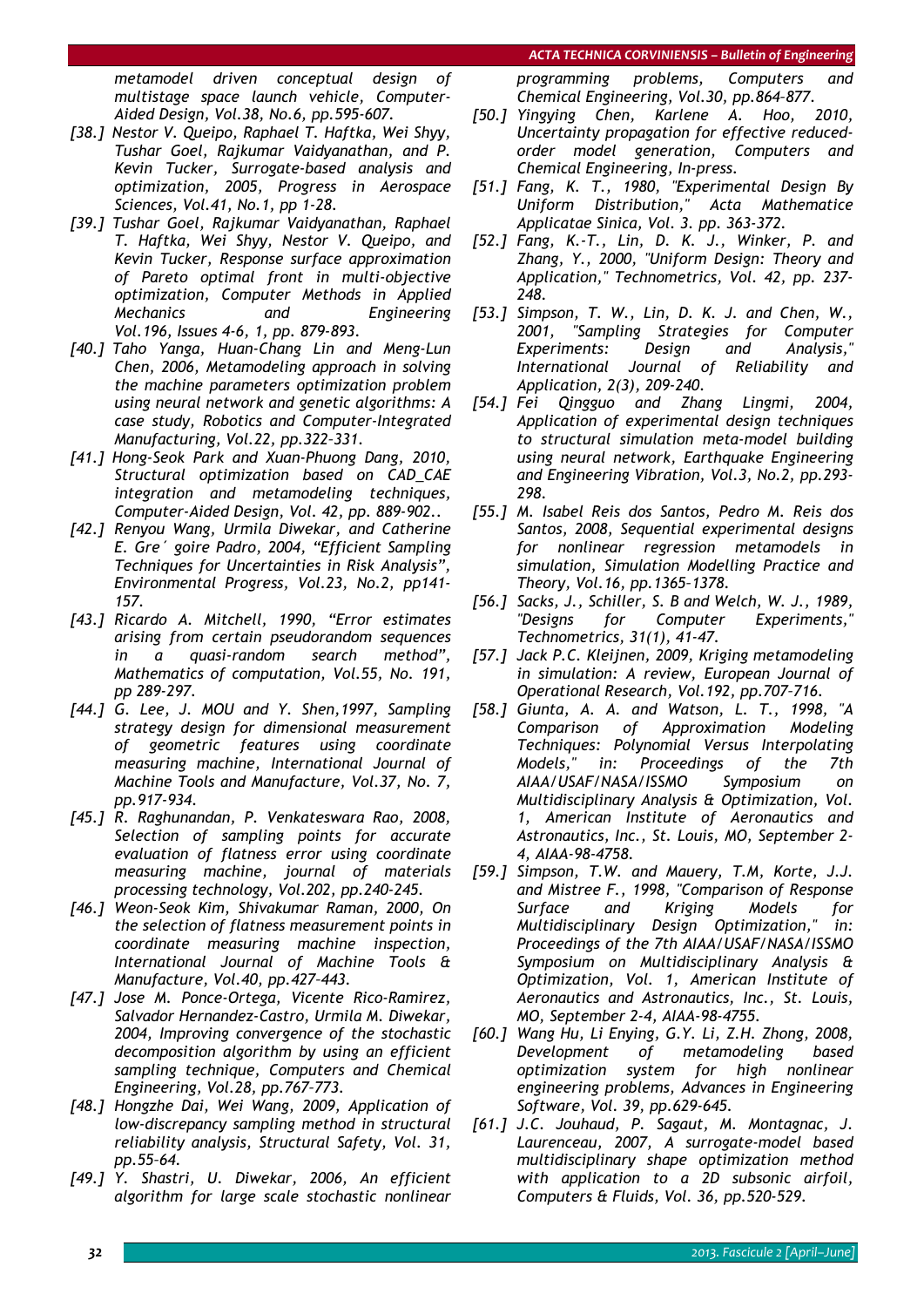- *[62.] S. Sakata, F. Ashida, M. Zako, 2004, An efficient algorithm for Kriging approximation and optimization with large-scale sampling data, Comput. Methods Appl. Mech. Engrg, Vol. 193, pp. 385-404.*
- *[63.] Erwin Stinstra, Dick den Hertog, 2008, Robust optimization using computer experiments, European Journal of Operational Research, Vol. 191, pp.816-837.*
- *[64.] G. Dellino, P. Lino, C. Meloni, A. Rizzo, 2009, Kriging metamodel management in the design optimization of a CNG injection system, Mathematics and Computers in Simulation, Vol. 79, pp. 2345–2360.*
- *[65.] S. Sakata, F. Ashida, M. Zako, 2003, Structural optimization using Kriging approximation, Comput. Methods Appl. Mech. Engrg., Vol. 192, pp. 923–939.*
- *[66.] Shawn E. Gano, John E. Renaud, Jay D. Martin,Timothy W. Simpson, 2006, Update strategies for kriging models used in variable fidelity optimization, Struct Multidisc Optim, Vol.32, pp. 287–298.*
- *[67.] M.A.Meunier, F.Trochu and P.Charbonnier, 1996, Modeling of thermo-mechanical fatigue behavior in shape memory alloys using dual kriging, Materials & Design, Vol.17, No.3, pp.133-139.*
- *[68.] F. Trochu, P. Terriault, 1998, Nonlinear modelling of hysteretic material laws by dual kriging and application, Comput. Methods Appl. Mech. Engrg., Vol.151, pp. 545-558.*
- *[69.] Malur R. Rajashekhar and Bruce R. Ellingwood, 1993, A new look at the response surface approach for reliability analysis, J. Structural Safety, Vol. 12, pp. 205-220*
- *[70.] P.K. Das, Y. Zheng 2000, Cumulative formation of response surface and its use in reliability analysis, Probabilistic Engineering Mechanics, Vol. 15, pp. 309-315.*
- *[71.] Y. Zheng, P.K. Das, 2000, Improved response surface method and its application to stiffened plate reliability analysis, Engineering structures, Vol. 22, pp. 544-551.*
- *[72.] Vipman Tandjiria, Cee Ing The, Bak Kong Low, 2000, Reliability analysis of laterally loaded piles using response surface methods, Structural safety, Vol. 22, pp. 335-355.*
- *[73.] M. Pendola, A. Mohamed, M. Lemaire, P. Hornet, 2000, Combination of finite element and reliability methods in nonlinear fracture mechanics, Reliability Engineering and System Safety, Vol. 70, pp. 15–27.*
- *[74.] X.L. Guan, R.E. Melchers, 2001, Effect of response surface parameter variation on structural reliability estimates, Structural Safety, Vol. 23, pp. 429-444.*
- *[75.] Jorge E. Hurtado, Diego A. Alvarez, 2001, Neural-network-based reliability analysis: a comparative study, Comput. Methods Appl. Mech. Engrg., Vol. 191, pp. 113-132.*
- *[76.] R.C.Soares, A. Mohamed, W.S. Venturini, M. Lemaire, 2002, Reliability analysis of nonlinear reinforced concrete frames using the*

*response surface method, Reliability Engineering and System Safety, Vol. 75, pp. 1- 16.* 

- *[77.] N. Gaytona, J.M. Bourinet, M. Lemaire, 2003, CQ2RS: A new statistical approach to the response surface method for reliability analysis, Structural Safety, Vol. 25, pp. 99–121.*
- *[78.] Herbert Martins Gomes, Armando Miguel Awruch, 2004, Comparison of response surface and neural network with other methods for structural reliability analysis, Structural safety, Vol. 26, pp. 49-67.*
- *[79.] Sayan Gupta and C.S. Manohar, 2004, An improved response surface method for the determination of failure probability and importance measures, Structural Safety, Vol. 26, pp. 123–139.*
- *[80.] I. Kaymaz and C.A.McMahon, 2004, A probabilistic design system for reliability-based design optimization, Structural multidisciplinary optimization, Vol.28, pp. 416- 426.*
- *[81.] X. Qu and R.T. Haftka, 2004, Reliability-based design optimization using probabilistic sufficiency factor, Structural multidisciplinary optimization, Vol.27, pp. 314-325.*
- *[82.] M. Rais-Rohani, M.N. Singh, 2004, Comparison of global and local response surface techniques in reliability based optimization of composite structures, Structural multidisciplinary optimization, Vol. 26, pp. 333-345.*
- *[83.] B.D. Youn, K.K. Choi, R.-J. Yang and L. Gu, 2004, Reliability-based design optimization for crashworthiness of vehicle side impact, Structural multidisciplinary optimization, Vol.26, pp.272–283.*
- *[84.] Jian Deng, Desheng Gu, Xibing Li, Zhong Qi Yue, 2005, Structural reliability analysis for implicit performance functions using artificial neural network, Structural Safety, Vol. 27, pp. 25–48.*
- *[85.] Irfan Kaymaz, 2005, Application of kriging method to structural reliability problems, Structural Safety, Vol.27, pp. 133-151.*
- *[86.] Irfan Kaymaz and Chris A. McMahon, 2005, A response surface method based on weighted regression for structural reliability analysis, Probabilistic Engineering Mechanics, Vol. 20, pp. 11–17.*
- *[87.] Bernt J. Leira, Tore Holmas, Kjell Herfjord, 2005, Application of response surfaces for reliability analysis of marine structures, Reliability Engineering and System Safety, Vol. 90, pp. 131–139.*
- *[88.] Luc Schueremans, Dionys Van Gemert, 2005, Benefit of splines and neural networks in simulation based structural reliability analysis, Structural Safety, Vol. 27, pp. 246–261.*
- *[89.] S.M. Wong, R.E. Hobbs, and C. Onof, 2005, An adaptive response surface method for reliability analysis of structures with multiple loading sequences, Structural Safety, Vol. 27, pp. 287–308.*